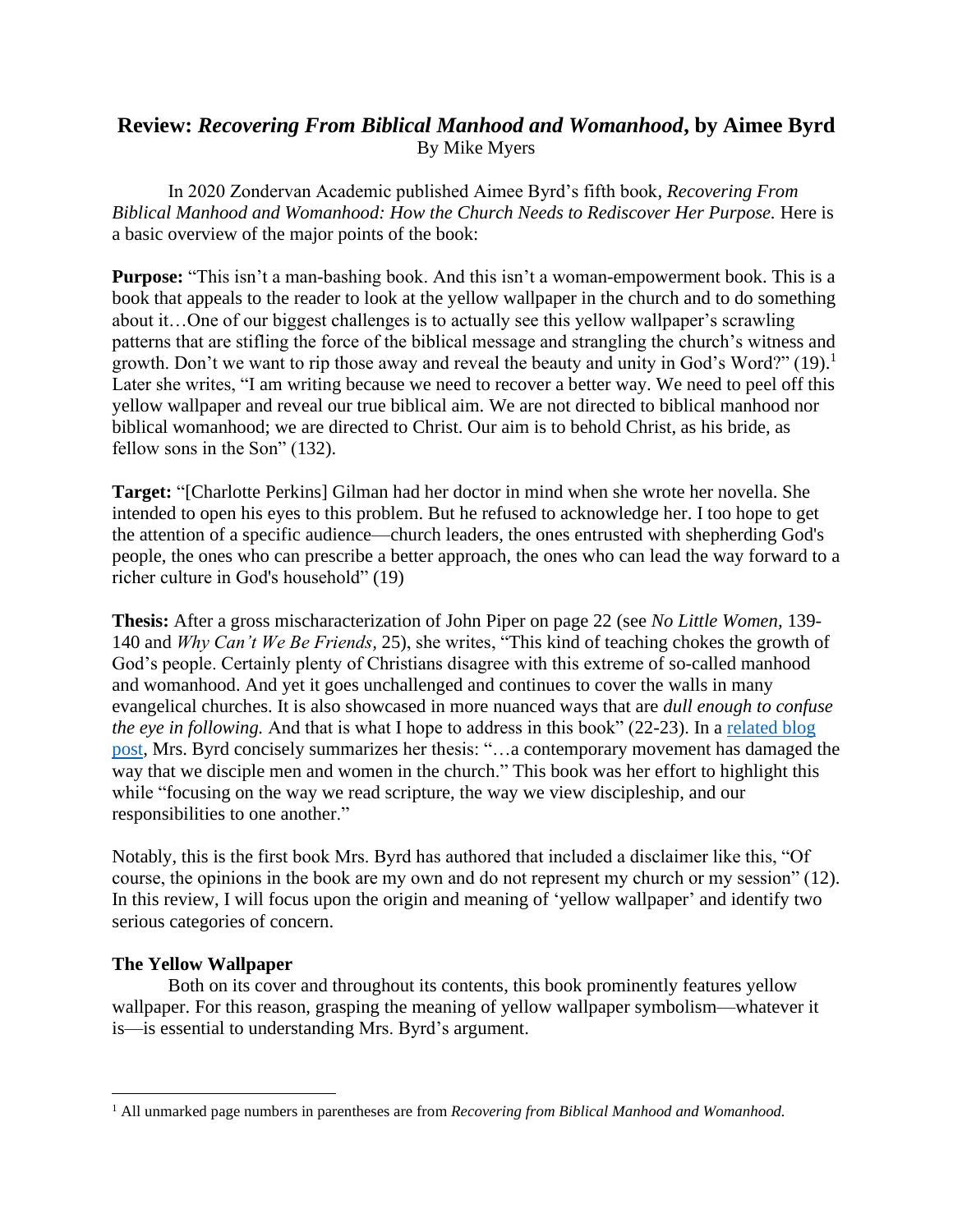In 1892 early [feminist](https://connecticuthistory.org/charlotte-perkins-gilman/) and eventual [lesbian](https://lesbiannews.com/charlotte-perkins-gilman-womens-rights/?fbclid=IwAR2OT0TIwd46f0lErfTrhfWdnmxoTniI3L7grxKh9BLkVSwzoyLVeoGmOI0) Charlotte Perkins Gilman wrote a quasiautobiographical novella entitled "The Yellow Wallpaper."<sup>2</sup> Through it Ms. Gilman criticized the stupidity—and I concur with her assessment—of a treatment regimen a physician had prescribed to treat her neurasthenia and depression. The fictional account narrates the experience of a woman confined to a large attic nursery who was treated in a condescending, patronizing manner. Forbidden from intellectual stimulation, separated from her baby and human interaction, she spends her time gazing at the walls covered with obnoxious yellow wallpaper. Eventually the woman—named Jane—peels all the paper off, releasing a figure trapped behind it. Horrified, the husband John faints, and the story ends with Jane crawling over him as she bizarrely creeps around the room. Mrs. Byrd calls the short work "a brilliant and disturbing exploration of the effects patriarchal attitudes and constrictions have on female psychosynthesis" (15).

Why does Mrs. Byrd focus upon yellow wallpaper? She asks this herself, "As an emancipated woman living in the twenty-first century, why am I so fixated on [it]?" (18). She sees it "as a result of the fall," claims it is difficult to notice, and associates it with stereotypes that confine and hurt both men and women (18-19, 229). "It goes unchallenged" despite hanging on the walls of "many evangelical churches" (23), is something related to patriarchy that Ruth and Naomi help us to see (56); even Boaz helps to rip it down (59). Pulling it down reveals both "true complementarity of the sexes" and "our true biblical aim" (92, 132), but its existence has taken a toll on many with whom Mrs. Byrd has interacted (131). Here is what she writes on pages 168-169:

"I explained how easy it is to look outside of the church when we don't feel invested in as disciples, when we aren't being trained well to mature in the faith, and when we are stifled in contributing as active traditioners and reciprocal voices. However, both men and women are frequently placed in rooms with yellow wallpaper in the parachurch as well. Parachurch often reinforces bad gender tropes, outfitting and amplifying many of the divisions between men and women in the church…And it's interesting to note the contradiction between the individualistic culture in which the biblical manhood and womanhood movement is thriving with its Biblicist interpretive methods, and the traditional values of family and community that CBMW is trying to uphold.

She encourages her readers to look for yellow wallpaper in their own churches and do the hard work of peeling it off despite potential difficulties: "And you don't want to lose church members over it. Heck, you don't want to lose your own job over it. As one man said, 'It is difficult to get a man to understand something when his salary depends upon his not understanding it!'" (227-228). Later she writes, "Here's a yellow wallpaper spotting question: Are the women in your church the only ones learning about submission?" She then quotes Andrew Bartlett, "believers are called not to rule over other people but to be the 'slave' of all" (230).

So what does it mean? In order to understand Gilman's usage of the yellow wallpaper metaphor, I have provided some excerpts from *[The Yellow Wallpaper](https://storyoftheweek.loa.org/2013/05/the-yellow-wall-paper.html)*, emphases in **bold** are all mine:

The faint figure behind seemed to shake the pattern, just as if she wanted **to get out** (139)…Sometimes I think there are a great many women behind, and sometimes only one, and she crawls around fast, and her crawling shakes it all over…in the very shady spots **she just takes hold of the bars and shakes them hard** (143)…As soon as it was moonlight, and that poor thing began to crawl and shake the pattern, I got up and ran to help her. **I pulled and she shook, I shook and she pulled**, and before morning we had peeled off yards of that paper…I've got a rope

 $2$  This [video](https://www.youtube.com/watch?v=gQTp-FS3AHE) provides a helpful ten minute summary and analysis.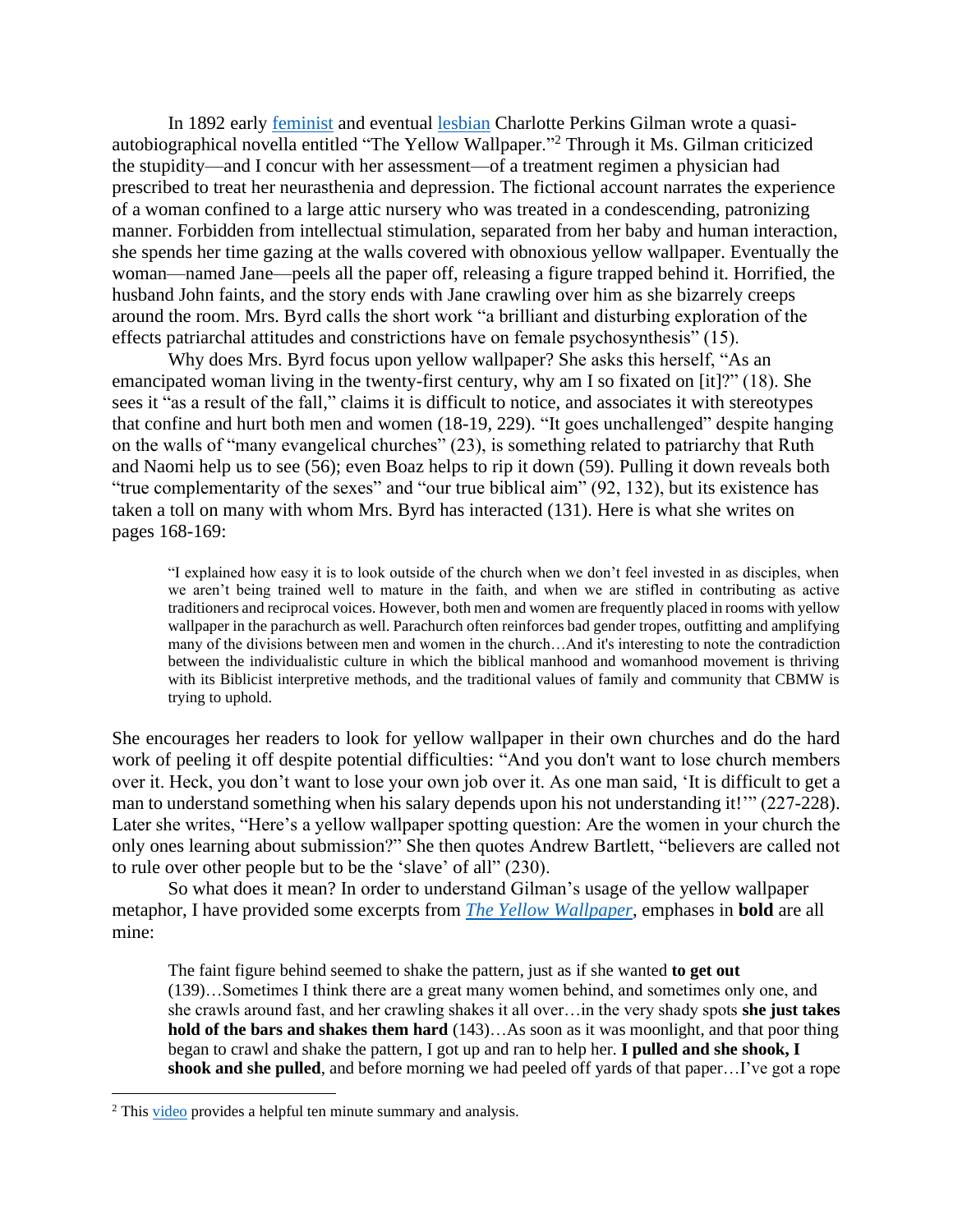up here that even Jennie did not find. **If that woman does get out**, and tries to get away, I can tie her! (145)..."What is the matter?" he [John, the husband] cried "…what are you doing?" I kept on creeping just the same, but I looked at him over my shoulder. '**I've got out at last**,' said I, 'in spite of you and Jane! And I've pulled off most of the paper, **so you can't put me back!**' Now why should that man have fainted? But he did, and right across my path by the wall, so that I had to creep over him every time!" (147).

In the [blog](https://aimeebyrd.com/2020/06/16/peeling-yellow-wallpaper/) post I cited above, Mrs. Byrd wrote,

"The yellow wallpaper is not a 'feminist image,' it is a metaphor in a book. A feminist wrote the book. I'm a writer. The yellow wallpaper provided a brilliant metaphor for how we need to identify and peel back (not break through) some damaging teaching in the church. I don't understand the sensitivity over borrowing a metaphor."

First, although Mrs. Byrd claims yellow wallpaper "is not a feminist image", even very basic and popular-level analyses call Gilman's work ["a feminist literary classic"](https://www.literaryladiesguide.com/literary-analyses/charlotte-perkins-gilman-yellow-wallpaper-1892-analysis/) and ["a mainstay of](https://www.thoughtco.com/analysis-of-the-yellow-wallpaper-2990476)  [feminist literary study"](https://www.thoughtco.com/analysis-of-the-yellow-wallpaper-2990476)? Second, Mrs. Byrd did not merely borrow the metaphor, she covered and filled her book with it. Third, in Gilman's novella the tearing away of the yellow wallpaper is not concerned with exposing something unseen—like bad teaching—but with liberating that which is confined. Mrs. Byrd claims it does not mean 'break through.' I simply ask the reader to consider the three previous paragraphs and decide for yourself. I will return to this theme in part two of my review.

#### **Two Serious Concerns**

In responding to some critical [questions](https://www.reformation21.org/blog/questions-for-aimee) about her work, Mrs. Byrd [said,](https://aimeebyrd.com/2020/06/16/peeling-yellow-wallpaper/)

"I wrote a book highlighting how a contemporary movement has damaged the way that we disciple men and women in the church, focusing on the way we read scripture, the way we view discipleship, and our responsibilities to one another. I wanted to offer an alternative resource that is faithful to Scripture."

Is this work faithful to Scripture?

### **Questions of Canonicity**

Simply defined, the term 'canon' means rule or standard. Respecting Scripture, 'canon' refers to the sixty-six books of the Old and New Testaments, "which are given by inspiration of God to be the rule of faith and life" (2 Timothy 3:15-16, Westminster Confession of Faith 1.2). Scripture possesses self-attesting authority. In other words, the source of authority for Scripture is God alone. He needs to say nothing more than "Thus says the Lord" for His Word to be authoritative. God took well over a millennium to commit the entirety of His written Word to the church. Guided and enabled by the Holy Spirit, the covenant people heard His voice, followed Him, and would eventually recognize the inherent authority and truth of the sixty-six books of Scripture.

Mrs. Byrd introduces the topic of canonicity on page 37. Her goal is to prove that women had a part to play in the formation of the canon and that the Bible is neither a 'patriarchal construction' nor 'androcentric' (42). Later she writes, "Early in Scripture we see that the canon of God's Word was not merely assembled by the most powerful male voices. Women too were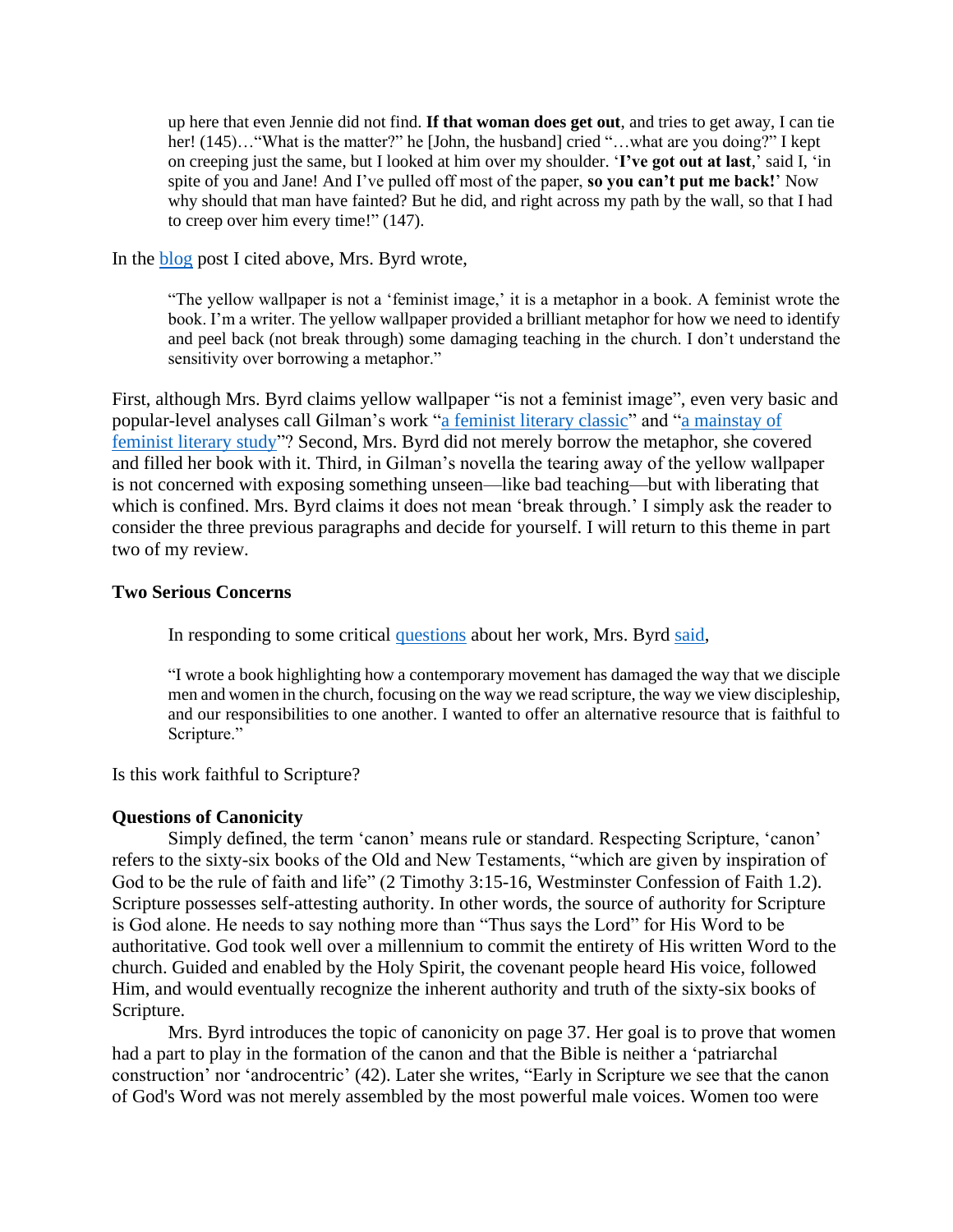involved in the process of canonical selection" (45). Relying heavily on Christa McKirland, Mrs. Byrd presents Huldah as exhibit A: "Here we have a prophetess who is described as 'arguably the first person to grant authoritative status to the Torah scroll deposited in the temple treasury,' authenticating the Word of God largely accepted as the heart of the book of Deuteronomy" (46). She repeats the substance of this comment later, assuming its accuracy, on page 64.

No one grants authoritative status to Scripture. No one—man or woman—authenticates the Word of God. Only God does. The way Mrs. Byrd uses these words has no place in a proper understanding of the authority of God's Word. It runs directly against WCF 1.4, which states "The authority of Holy Scripture…dependeth not upon the testimony of any man, or church; but wholly upon God (who is truth itself) the author thereof." Did God bless, honor, and use Huldah in her ministry to Josiah in those dark days of Judah? Indeed He did. But Huldah herself would recoil at the prospect of "granting authoritative status" to Deuteronomy. Deuteronomy had authoritative status the moment Moses put the words on the scroll. It has ever since.

Christians do not need to be embarrassed that God predominantly used men to write Scripture. Even in spoken, revelatory prophecy, women were a very small exception, which in fact proves the rule. Even so, the concepts of androcentrism  $(34, 42, 51, 64, 68,$  etc.) and gynocentric interruptions (51, 59-60, 68, 70) when discussing Scripture is unnecessary. God's Word is pervasively christocentric and overarchingly theocentric. Here is a far better approach to God's Word and the message it communicates, "Who then is Paul, and who is Apollos, but ministers through whom you believed, as the Lord gave to each one?" (1 Corinthians 3:5). Who was Ruth, Boaz, Josiah, Huldah, Phoebe? They were trophies of grace and servants of the same. Their gifts, calling, and contributions to the Kingdom were different. They shared the desire to honor God and the Kingdom of His Son, but each had different contributions to make. Although Mrs. Byrd "wanted to offer an alternative resource that is faithful to Scripture," my assessment is that instead she undercut the doctrine of Scripture itself.

#### **Critical Influences**

My second serious concern with Mrs. Byrd's fifth book is that it begins to adopt some methods of [critical theory](https://www.sermonaudio.com/search.asp?seriesOnly=true&currSection=sermonstopic&sourceid=heritagerpc&keyword=Christianity+%26+Critical+Theory&keyworddesc=Christianity+%26+Critical+Theory) and clearly depends upon critical scholarship.

One feature of critical theory is "Standpoint Epistemology." In his book *Why Social Justice is Not Biblical Justice*, Scott David Allen identifies three pillars of this unbiblical theory of knowledge: "1) knowledge is socially situated, 2) marginalized groups have an advantage in being able to spot biases that the dominant group cannot see, and 3) knowledge should be built upon the marginalized perspectives" (Allen, 82). Allow me to explain how Mrs. Byrd's reliance on this theory becomes apparent in *Recovering from Biblical Manhood and Womanhood* by providing just one example (for others see pages 41-45, 51, 68, 145, 160).

Quoting Carolyn Custis James, Mrs. Byrd argues that part of the purpose of the book of Ruth is to place…

"'a spotlight on the plight of women in the world for the whole church to learn.' It is a corrective voice. Ruth and Naomi help us to see the yellow wallpaper. The widow and the barren woman are made visible to us. And yet 'patriarchy is not the Bible's message. Rather, it is the cultural backdrop against which the gospel message of Jesus stands out in sharpest relief.'"

She begins the next paragraph with, "Often we need a different set of eyes to show us our blind spots" (56). While that latter comment sounds innocuous, perhaps even necessary, it is simply a [motte](https://www.youtube.com/watch?v=OaTNCkDgPR4) in the middle of Mrs. Byrd's bailey.